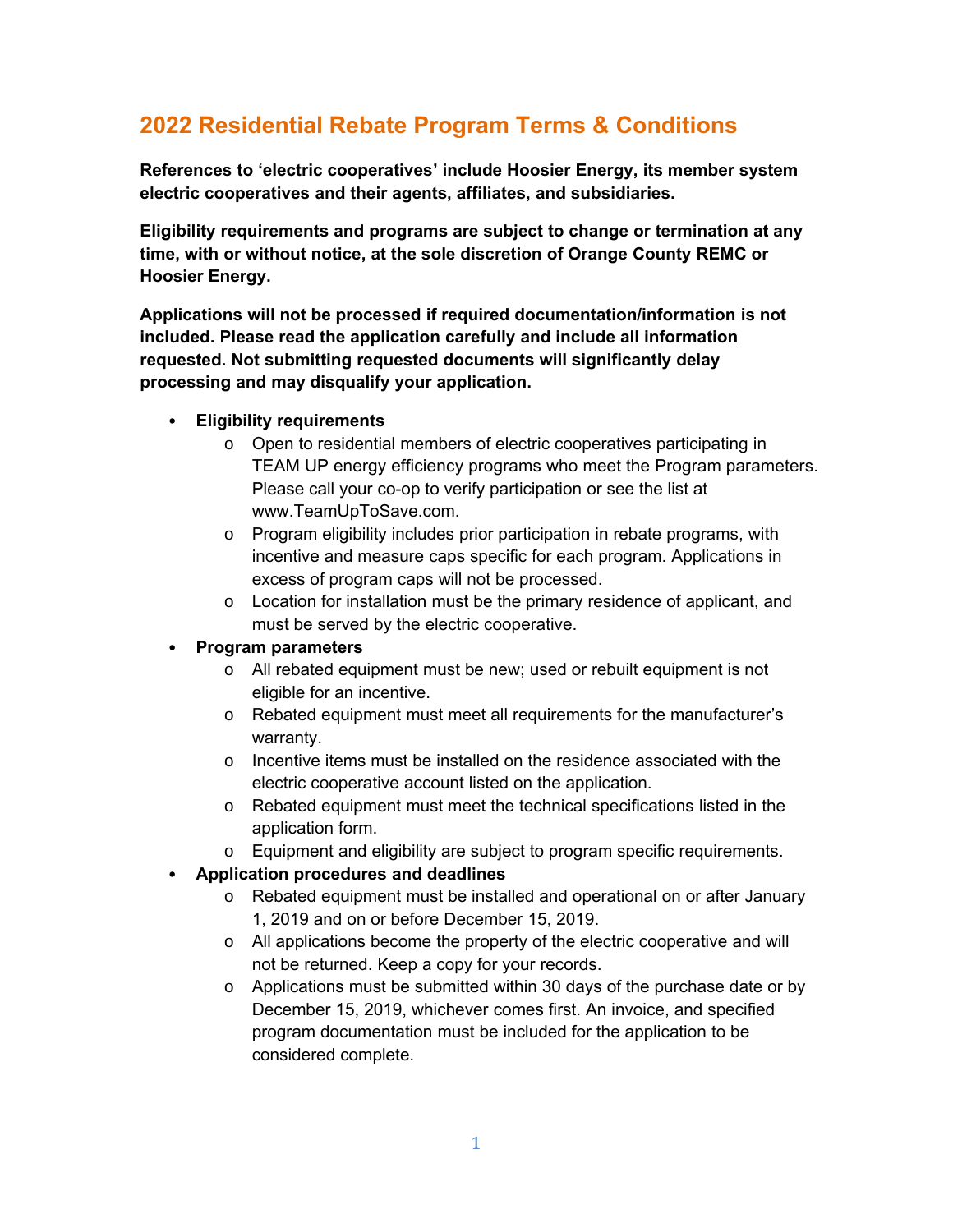### • **Ability to confirm installation (right to conduct inspection)**

- o Pre-install inspection: Orange County REMC reserves the right to inspect the program participant's premises to verify that equipment meeting program qualifications exists prior to providing an incentive, and the program participant agrees to provide reasonable access to the premises for such purposes.
- o Post-install inspection: Orange County REMC reserves the right to inspect the program participant's premises to verify that equipment matching the information provided on the program application has been placed in service at that location, and the program participant agrees to provide reasonable access to the premises for such purposes.
	- i. Post inspection, the program participant will have 30 days from the request date to submit any additional information requested by Orange County REMC . Failure to submit requested information may result in application rejection.
	- ii. If any requested inspection finds the program participant or the program participant's contractor did not comply with program rules and standards, any incentive received must be returned to Orange County REMC within 60 days of notice of such inspection.
- o Orange County REMC reserves the right to conduct an additional postinstall inspection for program portfolio evaluation, measurement, and verification (EM&V) purposes. Incentives received will not be affected by the results of this inspection.

### • **Incentive payments**

- o The incentive payment cannot exceed 75% of the total equipment cost. Installation, taxes and fees cannot be included in the equipment cost.
- o Application approval is not a guarantee of incentive payment.
- o Orange County REMC reserves the right to withhold payment for products that do not meet the program requirements as determined within its sole discretion.
- o Program funds are limited. Incentives are available on a first-come, firstserved basis, subject to application approval.
- o Incentive amounts, thresholds, and offerings are subject to change or termination with or without notice at the sole discretion of Orange County REMC .
- o Orange County REMC is not liable for incentives promised to members as a result of a contractor misrepresenting or not verifying the rules of the program. Only Orange County REMC has the right to approve an application and the incentives.
- o Incentives are paid as a one-time, one-program offer and cannot be combined with incentive payments, rebates, or discount programs from other utility providers.